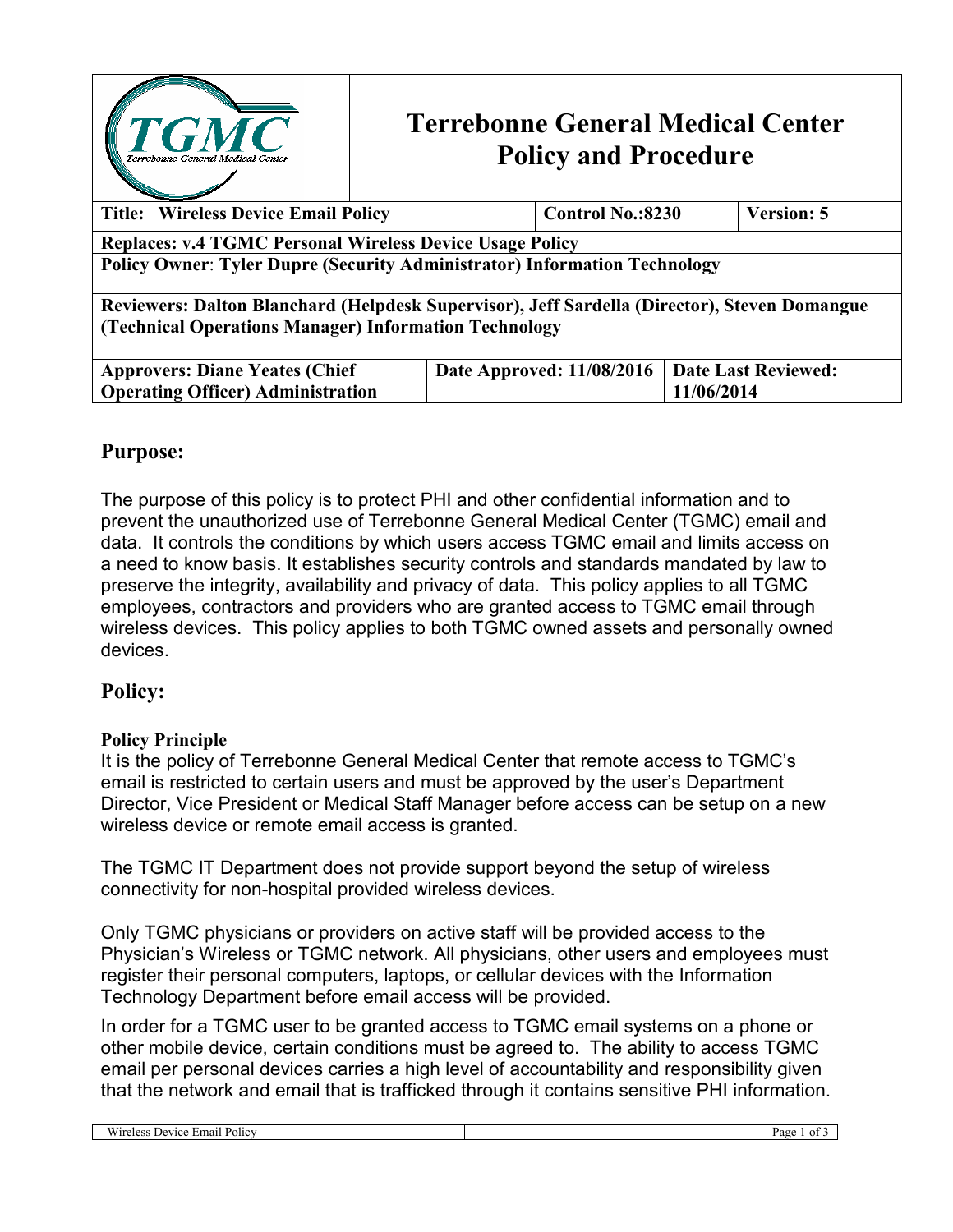Any breach of security or release of patient health information is a federal offense under the federal HIPAA stature, which carries with it significant penalties. It is therefore necessary that security be maintained and preserved at all times and that your access to the email network through your mobile device(s) be conditioned upon your strict observance of the following.

- 1. Each phone or mobile device must have a locking mechanism in place such that when the device is not in use, it requires an authentication code to unlock and gain access to its contents. Passcode must be at least 4 digits.
- 2. If the phone is lost, stolen, or sold, TGMC's IT department must be notified immediately and is to be your first level of contact. Your service provider can be contacted once the contents and settings have been wiped clean and reset back to factory defaults. This is to assure that there is no inadvertent breach of patient privacy or confidentiality. ALL PERSONAL DATA ON THE PHONE WILL BE LOST and DESTROYED.
- 3. If phone or devices are replaced or taken out of service, you agree to notify TGMC so that this device may be inactivated. Annual inventories will be performed to confirm compliance.
- 4. You agree to provide access to the phone or mobile device for inspection by TGMC's IT Security Administrator for confirmation of the above security provisions and functions prior to gaining access to the network and at any time during the term of this Agreement.
- 5. You agree to keep your phone software up to date with the most current version available to the mobile device.
- 6. You agree not to use file sharing applications such as Dropbox or similar applications for communication of any PHI or hospital sensitive data. Sharing with cloud based providers on a mobile device may result in data leaks and loss of control of PHI.
- 7. You agree to research personal mobile applications before downloading to determine that they come from reliable sources. Applications can contain malware that may infect TGMC email correspondence and could result in contaminating TGMC email systems. BE AWARE!
- 8. You must follow all email encryption policies and communication procedures when communicating electronic PHI through your mobile device.
- 9. You agree to use secure network sites for transferring data and communicating on TGMC email. Avoid public WIFI network connections whenever possible as they can be an easy way for unauthorized users to intercept information.
- 10. TGMC reserves the right to disconnect any wireless device that has violated the policy requirements herein.

| Policy<br>Emai.<br>Wireles<br><b>PEVICL</b> | Page.<br>. വ |
|---------------------------------------------|--------------|